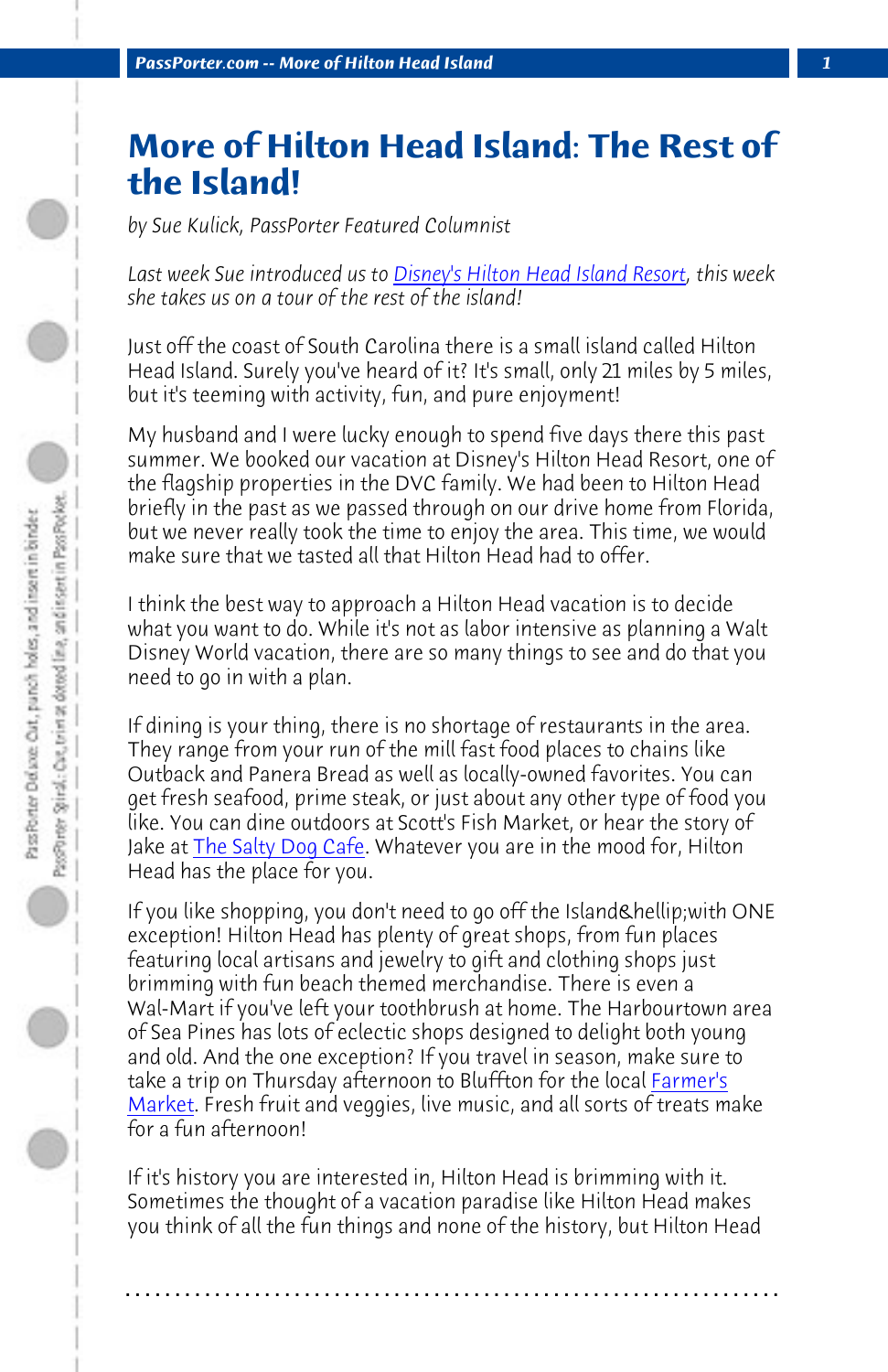*PassPorter.com -- More of Hilton Head Island (continued) 2*

has an awesome story all its own. Settled [by William Hilton in 1663, he](http://www.hiltonheadislandsc.gov/island/beaches.cfm) brought the first taste of plantation life to the Island and started the rich traditions that live on to this day. It took until 1956 for the first resort to be built, and the rest, as they say, is history. There are tours available that highlight the history, including the Gullah culture, which are such a vibrant part of this island.

Of course, Hilton Head is indeed an island, and as such, is surrounded by water and natural beauty. If it's water sports or activities you are looking for, you have come to the right place! You can start at the Coastal Discovery Museum, which spotlights the environmental landscape, and go from there. There are dolphin cruises, sunset cruises, and dinner cruises. You can go fishing, sailing, kayaking, or rent a yacht. There is a lighthouse to climb for a view of the Harbourtown area. And there are beaches. 12 miles of pristine beaches & hellip;all public! However, access is private in some places. The town of Hilton Head provides access at many locations, listed right on their website. Some of the beaches are even wheelchair accessible.

And let's not forget about golf! Hilton Head's most famous sport is probably golf, and you will have 15 beautifully polished public courses to choose from as well as many private courses! Some offer stunning vistas of the Atlantic Ocean as you tee off. All provide a challenge to your skill level for days of enjoyment. And if you'd rather play tennis, there are over 350 courts on the island!

Perhaps relaxing is more your style. Take a day and pamper yourself at one of the many spas available on the island. From massage therapy to a facial to a full spa treatment, you can have it all.

We decided that good food, good drink, relaxing and some local flair were in our travel plans. We ate at several local places, played miniature golf and saw a movie. We climbed the lighthouse and shopped at the Farmer's market. We visited the old church in Bluffton and had a night cap in Shelter Cove. We swam in the pool at our resort and walked on the beach. All in all, we had a wonderful trip. Hilton Head is more than a vacation destination…it's a state of mind waiting for you to discover it!

*About The Author: Sue Kulick is a resident of the Pocono Mountains and an avid Disney fan. She and her husband, Steve, live in a log home with their Golden Retrievers, Cody and Belle and their cat Tigger.*

**. . . . . . . . . . . . . . . . . . . . . . . . . . . . . . . . . . . . . . . . . . . . . . . . . . . . . . . . . . . . . . . . . .**

*Article last updated: 01/28/2010*